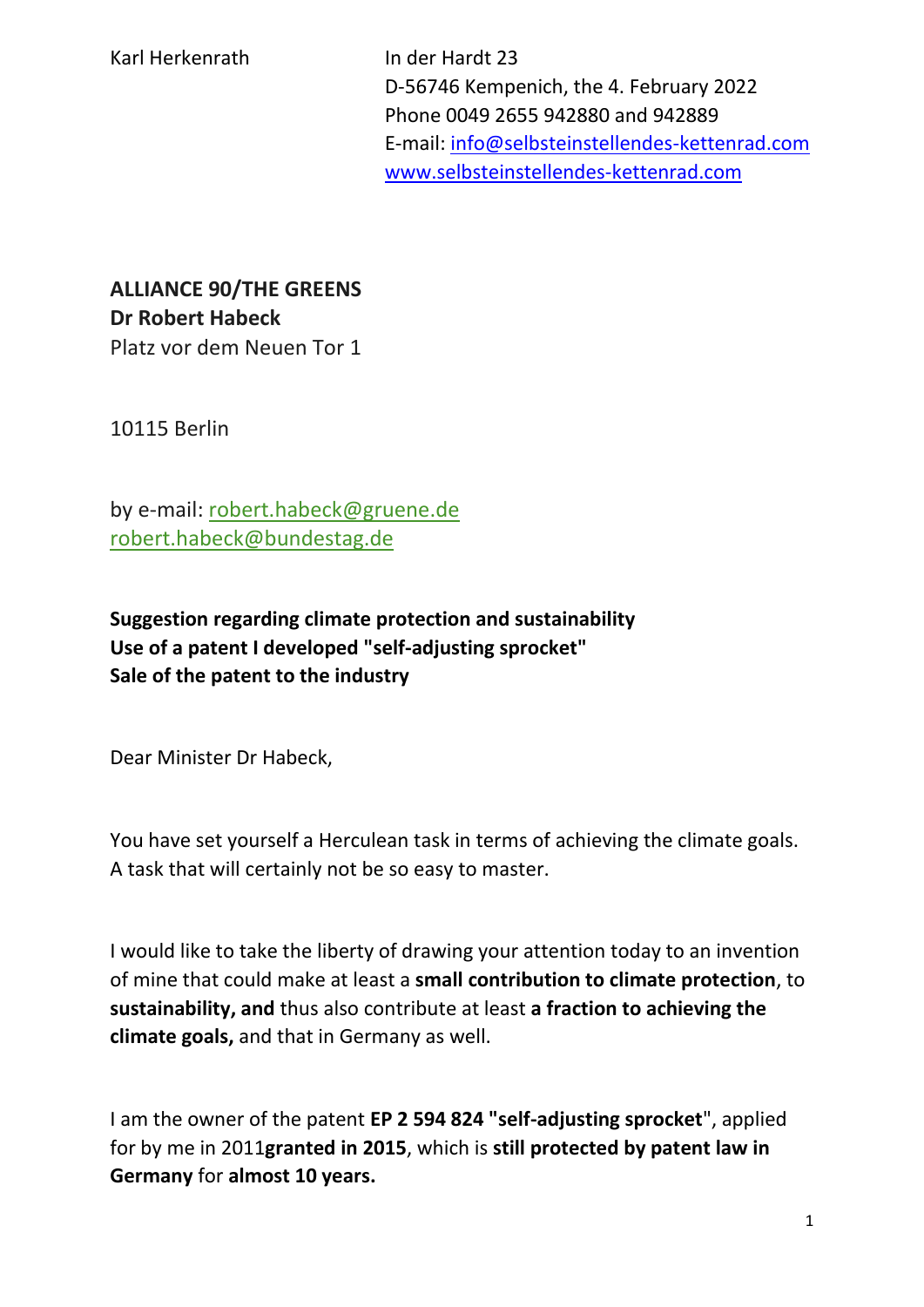

Originally, the patent had protection rights in 10 European countries. Since it was my goal from the beginning that as many operators as possible would benefit from this **cost-saving patent**, I gradually dropped nine of these property rights and publicized the special features of the patent worldwide.

However, the use of this "self-adjusting sprocket" not only means a cost saving for the **operators of all systems operated with chains,** but it would also **contribute to climate protection,** as the chains, which are manufactured at great expense, **could remain in use considerably longer** through the use of this "self-adjusting sprocket", thus **naturally protecting the environment.** 

The special feature of the "self-adjusting sprocket" I developed is that on this **sprocket ALL the** teeth **are involved in transmitting power to the chain and**  thus the load is distributed to the individual teeth and the chain.





The reason is that the teeth of this sprocket are movable, whereas in a conventional sprocket the teeth are rigid and after a certain time, due to this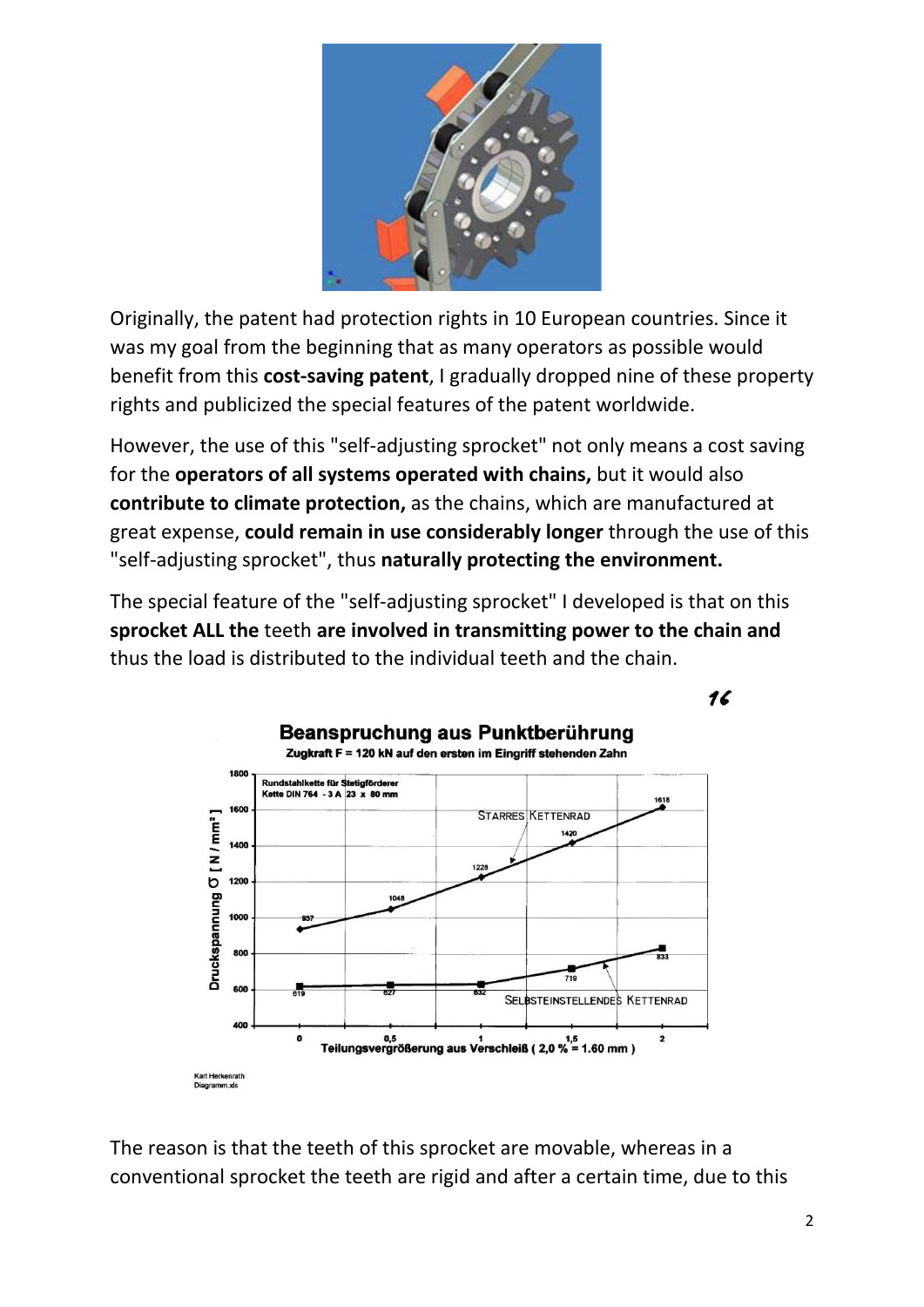wear, only the first tooth carries the entire load of the chain, which means that the chain has to be replaced after a few years. When a chain is replaced, the two sprockets are also replaced. Above all, the costs for a new chain are very high, depending on the chain size, and there are longer downtimes until the system can be operated again. By using my patent, **EVERY CHAIN** in Germany would also **last considerably longer than is** currently the case.

Already 30 years ago I started to deal with the problem of wear reduction of chains, i.e., conveyor chains, drive chains etc. in my spare time. At that time, I was employed by the company PWH in Saarland, which was later taken over by Thyssen-Krupp.

In 1993 I invented a "self-adjusting sprocket wheel", which was registered by Thyssen-Krupp at the patent office. This patent was also granted and the patent rights were transferred to me by Thyssen Krupp in 1996.

In the time that followed, I **left** practically no **stone unturned to have the** then patent built and distributed by a chain manufacturer. I was invited several times by the chain manufacturers, some of them wanted to or even concluded license agreements with me, but as soon as they realized that the sprocket I had developed would last considerably longer than the commercially available sprockets, they very quickly refrained from concluding a license agreement and building the "self-adjusting sprocket".

As you can see from the following **publication from 2002**, Ketten Wulf wanted to **distribute** the **predecessor patent of the patent that is for sale today,**  because they had concluded a corresponding license agreement with me.

**["ARTICLE FROM THE TRADE JOURNAL "KONSTRUKTION" 7/8-2002](https://www.selbsteinstellendes-kettenrad.com/downloads/firma-kettenwulf-betriebs-gmbh-veroeff_3.pdf)**

At the same time, a 2-year trial was conducted on a chain simulator and a **test report** confirmed after these 2 years a **30% reduction in wear of my selfadjusting sprocket compared to the conventional sprocket from Ketten Wulf.**  After that, the trial was abandoned and Ketten Wulf "cheated" its way out of the license agreement.

**It is IMPORTANT** to **mention** that this 2-year trial at Ketten Wulf **was preceded by the UNIQUE PRODUCTION of two such self-adjusting** sprockets by the then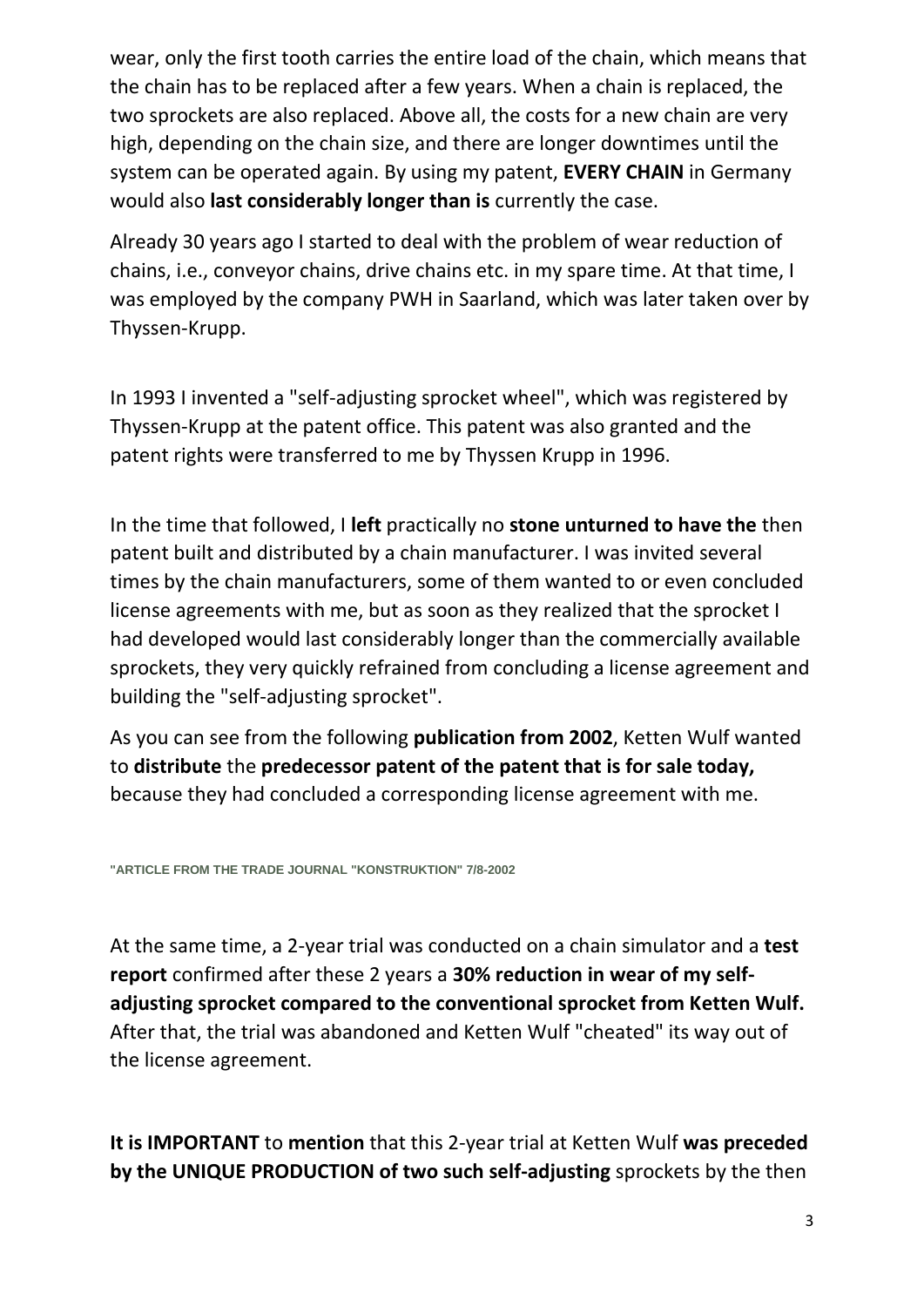Koch company in Wadgassen, which had **installed** these two self-adjusting sprockets as a "pilot project", so to speak, **together with a Ketten Wulf chain in a portal scraper in the Ensdorf power station in Saarland in 2001**.

These two "**self-adjusting sprockets" are** still **working together with one and the same** Ketten Wulf **chain** after **almost 21 years,** without this **chain having to be replaced even once.**

I had published this aforementioned investigation report on my homepage a few years ago. However, the company Ketten Wulf sued me **for injunctive relief before the** Regional Court of Cologne, because they **did not want** this **investigation report to** be **accessible to the public.** I think that's all that needs to be said!

By the way, I would be happy to present the advantages of this patent to you in Berlin. On this occasion, you can of course also take a look at the examination report.



The Ensdorf power station was shut down at the end of 2017, but the portal scraper still seems to be in use, as I make sure from time to time.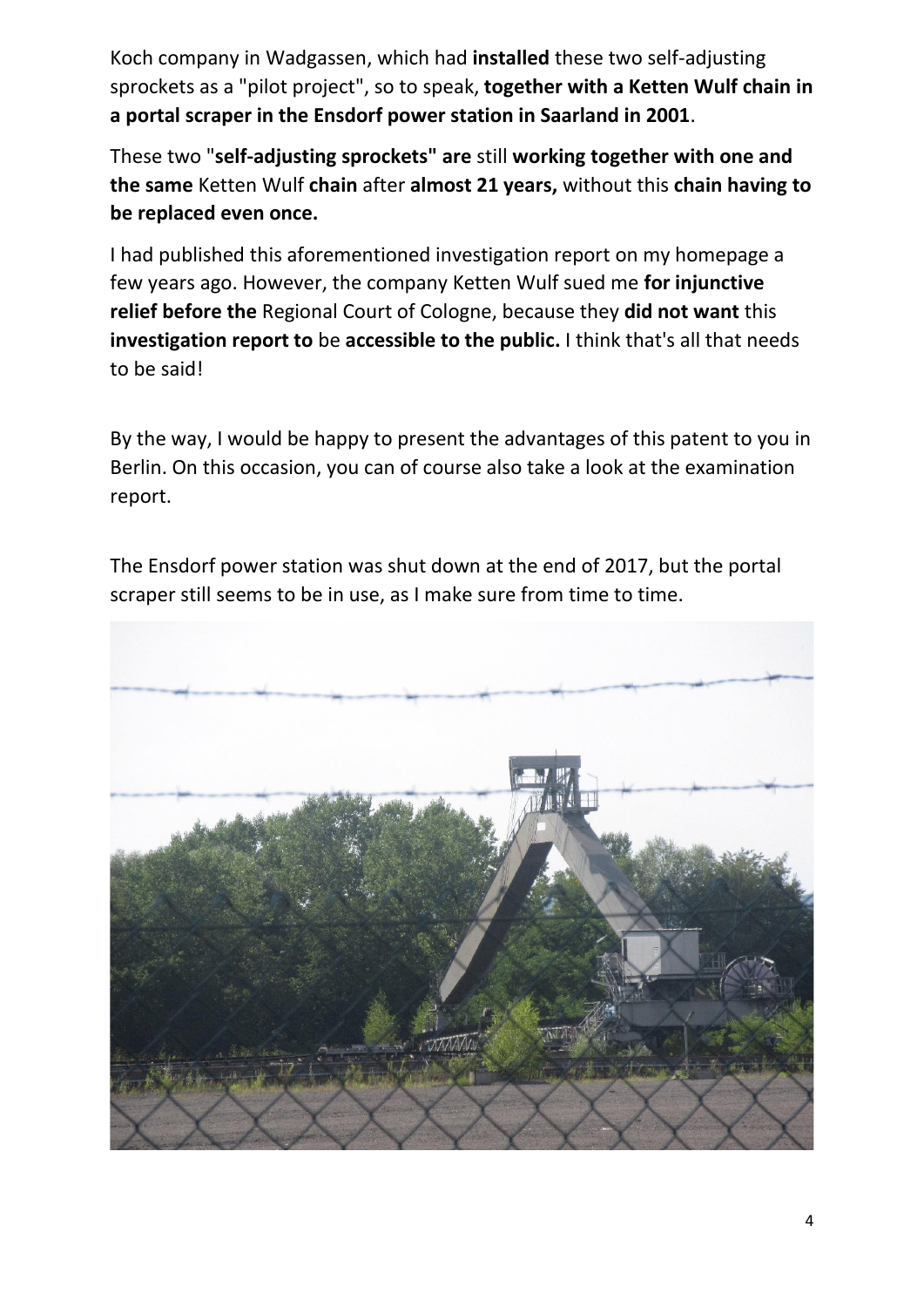In 2016 I wrote a book about the history of the "self-adjusting sprocket", see the two PDF files below:

**[» Buch: "Erfinder mit langem Atem" als PDF-Datei \(Deutsch\)](https://selbsteinstellendes-kettenrad.com/downloads/Erfinder-mit-langem-Atem---ebook-mit-Rueckseite.pdf) [» Book: "Inventor with long breath" as PDF-file \(English\)](https://selbsteinstellendes-kettenrad.com/downloads/Erfinder-mit-langem-Atem---Englisch.pdf)**

I also posted a film about this "self-adjusting sprocket" on YouTube a few months ago, which you can watch in ten languages:

**[» Filme bei YouTube in verschiedenen Sprachen](https://www.selbsteinstellendes-kettenrad.com/yt.php)**

# **NO CHAIN WITHOUT A SPROCKET**

This "self-adjusting sprocket" can be used in **all conceivable systems,** such as **wind turbines.** Enclosed you will find a list of the various possible applications.

A look at the daily statistics on my website shows me that there is great interest in this "self-adjusting sprocket" in over 120 countries worldwide, which can, after all, also be built and used outside Germany without any problems.

#### **This patent is now only protected in Germany.**

As **Minister of the Environment, I think you are the first port of call** for a **contribution to climate protection**. Just think of the devastating consequences of the flood disaster in the summer of 2021, which hit the Ahr valley particularly hard, but also other regions, and from the **point of view of a Minister of Economics,** it would surely be a shame if German operators of chain-driven plants had to forego the advantages of this patent, which also means a competitive disadvantage vis-à-vis the rest of the world.

**AND WHAT WOULD BE THE BEST THING ABOUT USING THIS "SELF-ADJUSTING SPROCKET":**

**THAT THERE ARE NO INVESTMENT COSTS HERE, AS THE PREDECESSOR PATENT OF THE PATENT NOW FOR SALE WAS ALREADY TESTED MANY YEARS AGO AT A WELL-KNOWN CHAIN MANUFACTURER ON A CHAIN SIMULATOR FOR 2 YEARS, AND AFTER THESE TWO YEARS THE WEAR REDUCTION WAS ALREADY 30%,**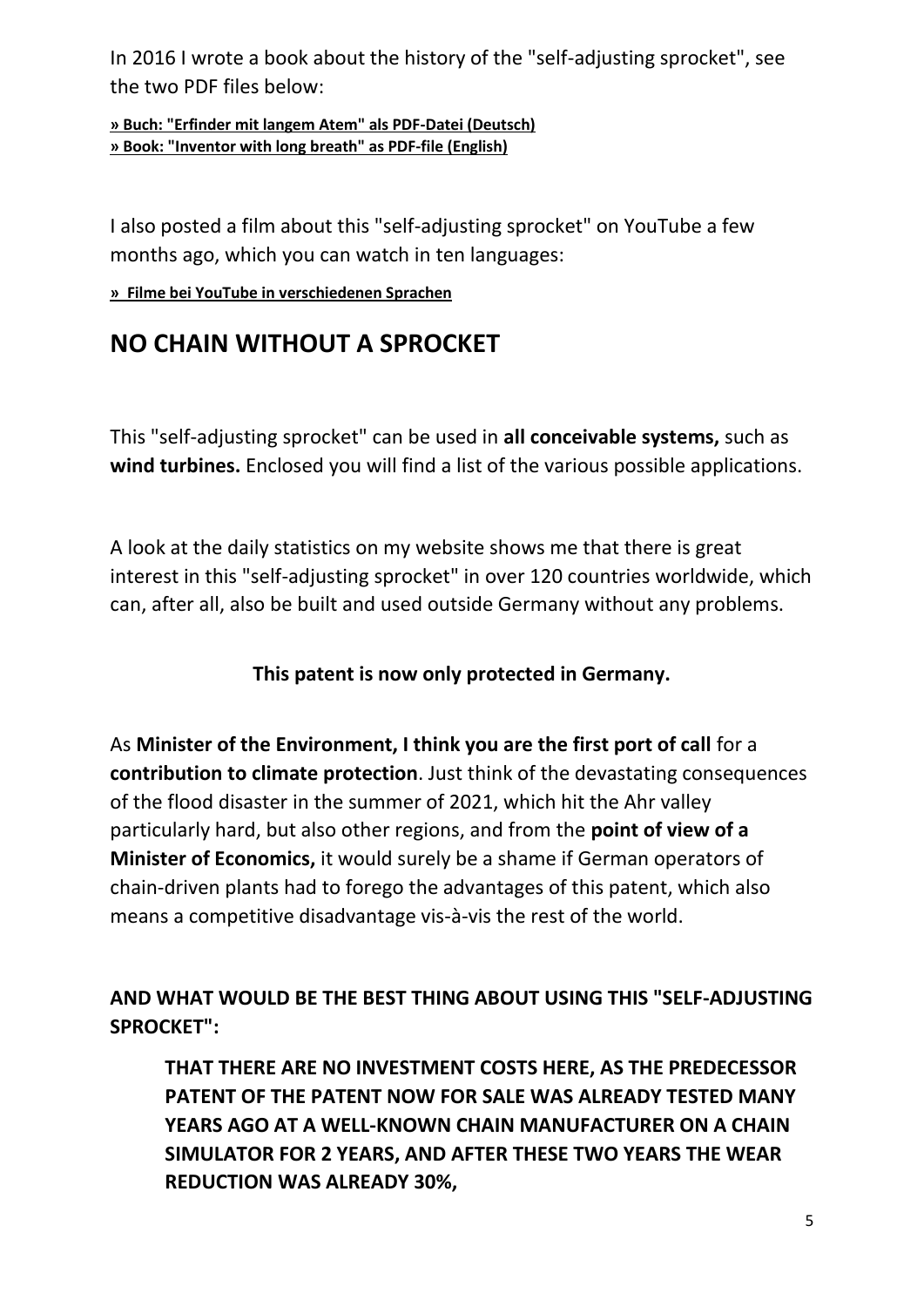## **THAT ONLY MINOR CONVERSION WORK WOULD BE NECESSARY AT THE SPROCKET MANUFACTURERS, SO TO SPEAK, AND THUS**

## **A CONTRIBUTION TO CLIMATE PROTECTION IS MADE WITH IMMEDIATE EFFECT AND**

## **A HUGE COST REDUCTION WOULD IMMEDIATELY TAKE PLACE FOR ALL OPERATORS OF CHAIN-OPERATED PLANTS.**

#### **AND ALL THIS WITHOUT EXPENSIVE DEVELOPMENT COSTS.**

This "self-adjusting sprocket" can be manufactured by the **chain manufacturers**  as well as the **sprocket manufacturers**, but certainly also in **machine or tool construction.** The construction method should be easy for any technician to understand, even in Germany.

**I am of the opinion that sustainability should also play a major role in chain production and the essential life span of a chain, and a rethink on the part of the manufacturers should also take place here.**

I am always available for further information.

I will post this letter as an "open letter", so to speak, in another film on YouTube, as there are certainly one or two companies in Germany that also want to make a contribution to climate protection and reduce their costs at the same time.

For today I remain

With kind regards Karl Herkenrath